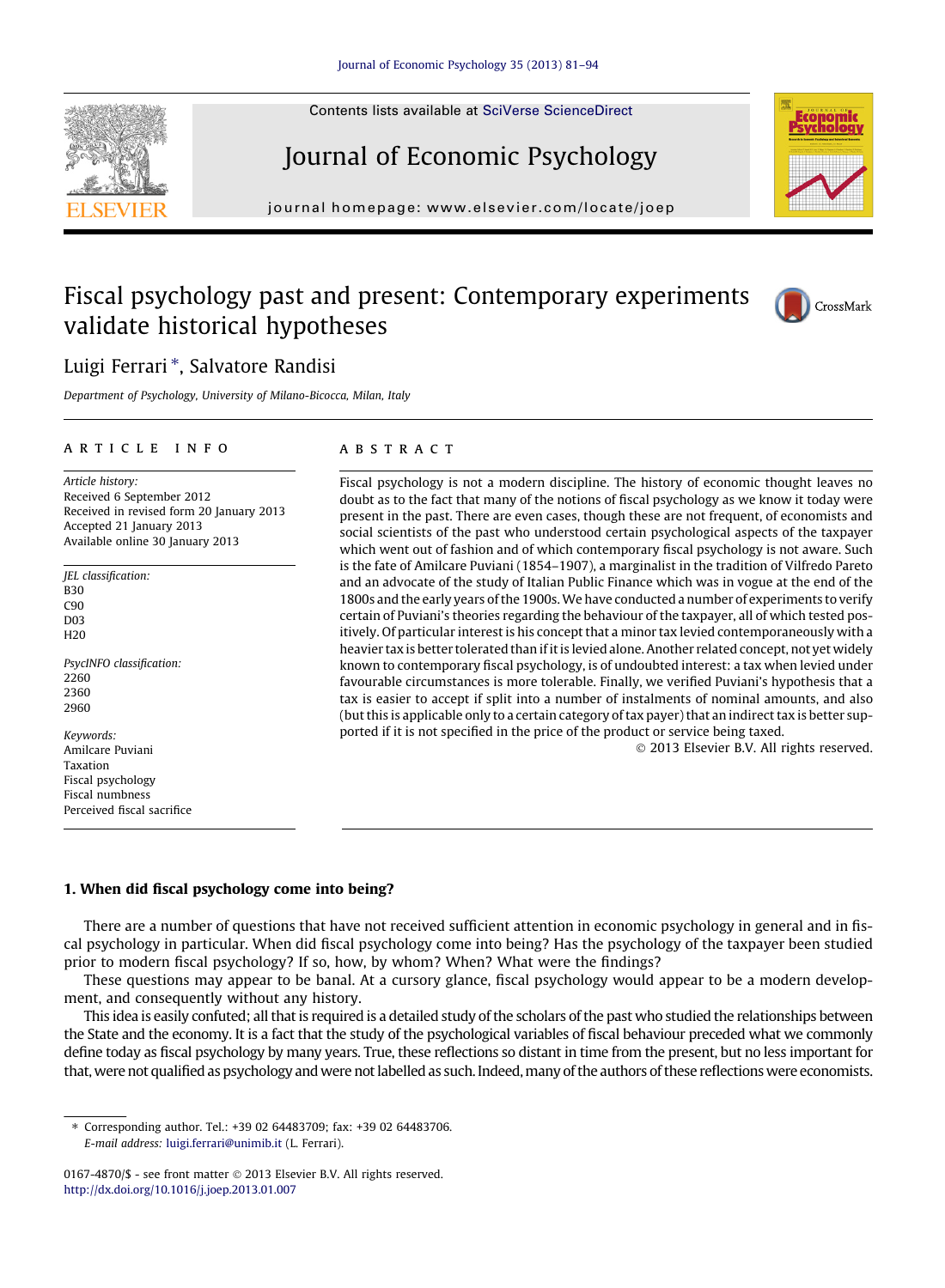Take [Smith, for example, and his ''An Inquiry into the Nature and Causes of the Wealth of Nations'' \(1776\)](#page--1-0); the Scottish economist dedicated Chapter III of the fifth book of this great work to taxation. He made specific and extensive reference to the taxation of luxury items and laid great importance on the lack of fiscal awareness in the various social classes.

A few years later, [Ricardo wrote along much the same lines in ''On the Principles of Political Economy and taxation''](#page--1-0) [\(1817\)](#page--1-0), remarking on the confusion which reigned in the mind of the taxpayer and the fact that governments certainly did not disdain exploiting these cognitive limitations regarding fiscal issues. In the middle of the 1800s another important economist, [Mill \(1848, ''Principles of Political Economy'', p. 174](#page--1-0)), was to take up Ricardo's concepts and develop them further. He concentrated his studies on the reaction of the taxpayer to the various types of taxes and observed that, under the same tax burden outlay and consumption may decrease or even increase with the application of a new tax. The first case usually occurs when a new tax is levied on wealth or consumption (for example on real estate or on alcohol), while an increase in spending may occur when an inheritance tax is applied.

He took a very modern approach to the psychological problem of the greater acceptance of indirect taxes (where the tax burden is 'concealed' in the price of the taxed item); he explained that his compatriots could support heavy taxation as long as they were not obliged 'to look the taxman in the eye', as this leads to a clear and typical perception of the direct tax.

[Cournot \(1863, 1877\)](#page--1-0) also took up the subject of how the taxpayer supports the tax burden and his acceptance of governments imposing taxes. This economist, rightly considered a classic pillar of economic thought, was convinced that real fiscal growth has a secular trend. In his view the taxpayer is accustomed to a certain tax burden, and to a degree this numbs him to the distress, but, Cournot warns, this state of mind needs time to consolidate.

Cournot lived and wrote at the time of the marginalist revolution of economic thought. Marginalism had a tormented relationship with psychology; in the early days, the economists of the neoclassic/marginalist paradigm considered psychology a resource to explain economic behaviour. However in the years 1934–1939 [Hicks and Allen \(1934a, 1934b\)](#page--1-0) and [Hicks \(1939\)](#page--1-0) reversed this, with a rigid rejection of psychology. Those were the years in which the premises were created for the paradigm of the rational taxpayer, a paradigm that blocked most of the economic thought on the social– psychological component of fiscal behaviour. It was only in the years after World War II, after the studies conducted by Katona and the developments in the field of psychological science that the psychology of the taxpayer came back into vogue. This was the period during which fiscal psychology as we know it today came into being.

Summing up, there can be no question that the history of economic thought has made significant contributions to the study of fiscal psychology. However, there is still an important question to be answered: are there still concepts of interest and novelty to be found in these contributions, or even concepts of importance for modern fiscal psychology? This is not an easy question to answer. An accurate and in-depth study of historical thought is necessary in order to fully comprehend the real reach of these reflections. At a first glance, it would seem that the major part of the results of these contributions has been integrated into modern fiscal psychology; for example, the difference in perception and toleration of direct and indirect taxes which intrigued economists in the past, has been carefully analysed by modern fiscal psychology. It can in fact be said that significant progress in methodology has been made in most of the fiscal subjects dealt with, particularly from an empirical point of view. It follows that very often the interest for psychological studies of taxation before fiscal psychology is purely historical in nature, with regard both to the study of thought and to the indirect study of past forms of taxation and the reconstruction of the history of the reactions of the taxpayer.

There is however at least one very important exception.

#### 2. The historical tradition of fiscal psychology research of Italian Public Finance

The important Italian tradition of research in the field of Public Finance is known to very few outside Italy (and if we are honest, to very few in Italy itself!) and even fewer are aware of its relevance for fiscal psychology. This is to be attributed mainly to the fact that these researchers wrote in Italian, but there is another important barrier. It must be kept in mind that in Italy Public Finance was studied mainly by marginalists of the Paretian school and this line of thought developed and declined (rather rapidly) in the first half of the 1900s, so the study of Italian Public Finance had to face the consequences of the withdrawal of marginalism from psychology just at the time when it could have been at its apex. A few years after Hicks and Allen introduced their theoretical reversal of marginalism in the 1930s, Italian academic economists gradually started to lose interest in the psychological aspects of their subject and so the tradition lost its drive. Having said that, there were several acknowledgements from influential scholars, some at international level, before this interest faded away completely. Particularly worthy of note is James Buchanan, the American economist who won the 1986 Nobel Prize for economics. Just after World War II, he won a Fulbright scholarship to study Italian Public Finance in Italy. It was no coincidence that Buchanan was extremely interested in the psychological aspects of taxation; indeed, he spoke of a 'fusion' of psychology and economics applied to fiscality:

Quite apart from the ''true'' distribution of tax shares and benefit shares, the ''perceived'' distribution matters. Fiscal perception becomes an important and relevant area for positive analysis. By necessity, ''fiscal psychology'' merges with fiscal economics. The research potential for positive analysis seems almost unlimited, and relatively little has been done ([Buchanan, 1975, p. 390\)](#page--1-0).

Now we will examine the mainstays of these psychological studies, and see which of the teachings have survived.